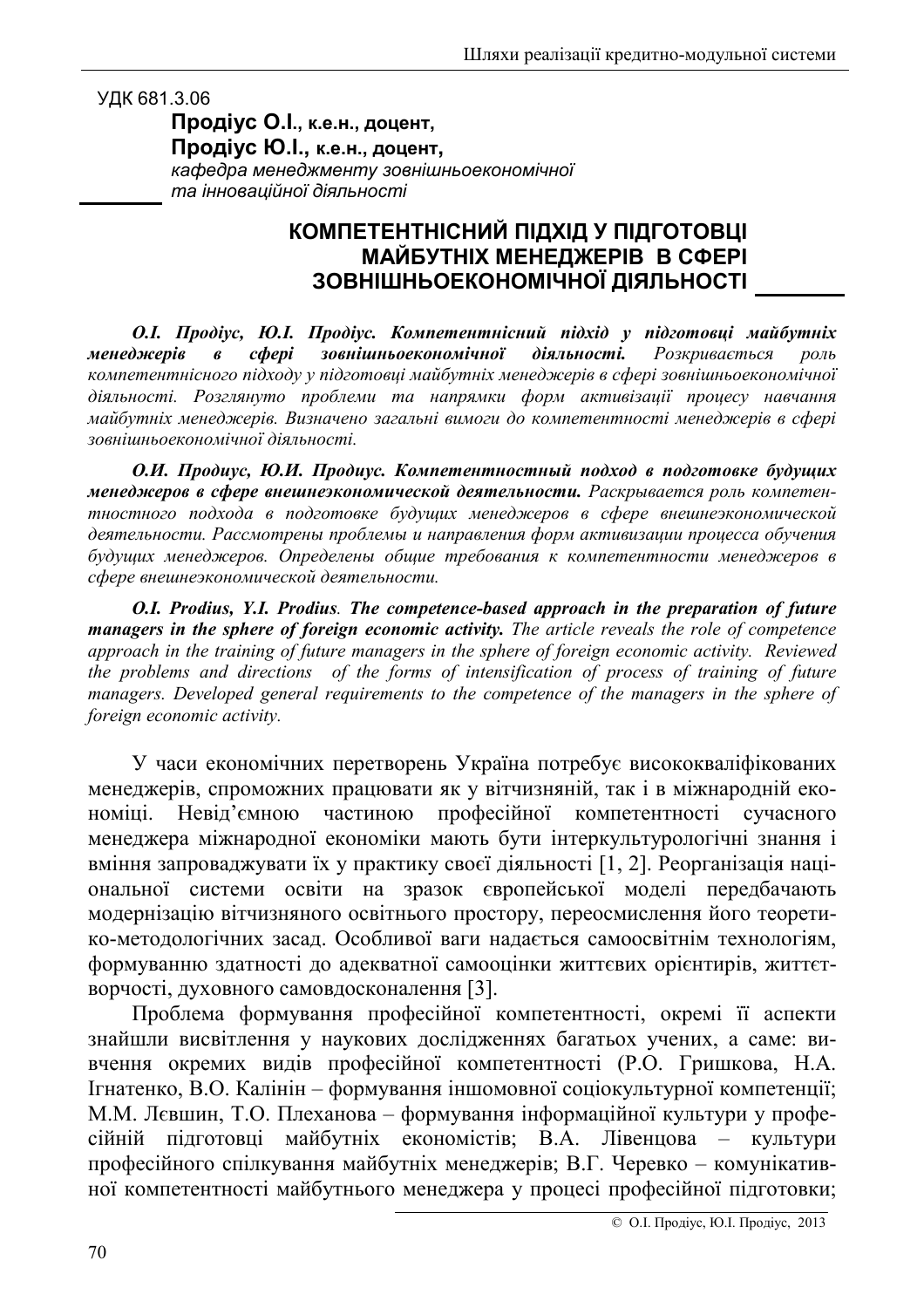Н.Л. Замкова - формування професійних якостей майбутніх менеджерів зовнішньоекономічної діяльності у процесі вивчення іноземних мов та ін.) [3 ... 6].

Важливість формування професійної компетентності у майбутніх менеджерів в сфері зовнішньоекономічної діяльності (ЗЕД) визначається декількома чинниками: специфікою їх професійних обов'язків, що безпосередньо має відношення до вирішення економічних проблем; зростаючими вимогами ринкової економіки до професійної компетентності фахівців; необхідністю формування у нової генерації спеціалістів системи професійних особистісних якостей та знань.

Компетентність (від лат. competens (competentis) – належний, відповідний) - поінформованість, обізнаність, авторитетність. Компетенція (лат. competentia, від competo - взаємно прагну, відповідаю, підходжу) - коло повноважень якоїнебудь організації, установи або особи; коло питань, у яких дана особа має певні повноваження, знання, досвід [7, с. 282].

Отже, ключова компетенція є об'єктивною категорією, яка фіксує певний рівень знань, умінь, навичок, які можна застосовувати в будь-якій сфері діяльності. Кожна з таких компетентностей передбачає засвоєння студентом не окремих непов'язаних один з одним елементів знань і вмінь, а оволодіння комплексною процедурою, в якій для кожного виділеного напряму є відповідна сукупність освітніх компонентів, що мають особистісно-діяльнісний характер [2, 3].

Формування та подальший розвиток професійної компетентності майбутніх фахівців зовнішньоекономічного профілю вимагає створення таких умов, які б дозволяли ефективно вирішувати поставлену мету з урахуванням специфіки та особливостей майбутньої професійної діяльності у глобальному середовищі. Серед компетенцій, які є важливими для підвищення ефективності ЗЕД підприємств слід насамперед виділити володіння інструментами стратегічного управління [8, с. 135].

Складовими освіченості менеджера зовнішньоекономічного профілю є економічна, психологічна, соціальна та іншомовна компетентність. Названі складові невід'ємні одна від одної. Вони в окремих своїх проявах можуть наповнюватись однаковим чи близьким за суттю змістом. Економічна складова сприяє володінню предметом спілкування. Психологічна - допомагає зрозуміти партнера, сприяє взаєморозумінню людей. Соціальна складова допомагає людині адекватно орієнтуватися в людському суспільстві, виконувати свої професійні обов'язки в межах загальноприйнятих норм. Іншомовна - забезпечує найширше розповсюдження іншомовних засобів комунікації, сприяє успішному розв'язанню професійних завдань іноземною мовою, заохочує до саморозвитку та особистісної самореалізації.

Іншомовна компетентність є необхідним компонентом фахової підготовки майбутніх менеджерів ЗЕД і включає рівень знань, умінь, досвіду, який людина застосовує для розв'язання професійних завдань, використовуючи особистісні якості. В основу іншомовної компетентності покладено такі компоненти: лінгвістична (готовність і здатність використовувати іноземну мову як знаряддя мовленнєво-мислительної діяльності з метою особистієнопрофесійного становлення майбутніх фахівців); комунікативна (знання законів і механізмів спілкування, що забезпечує ефективність даного процесу); соціаль-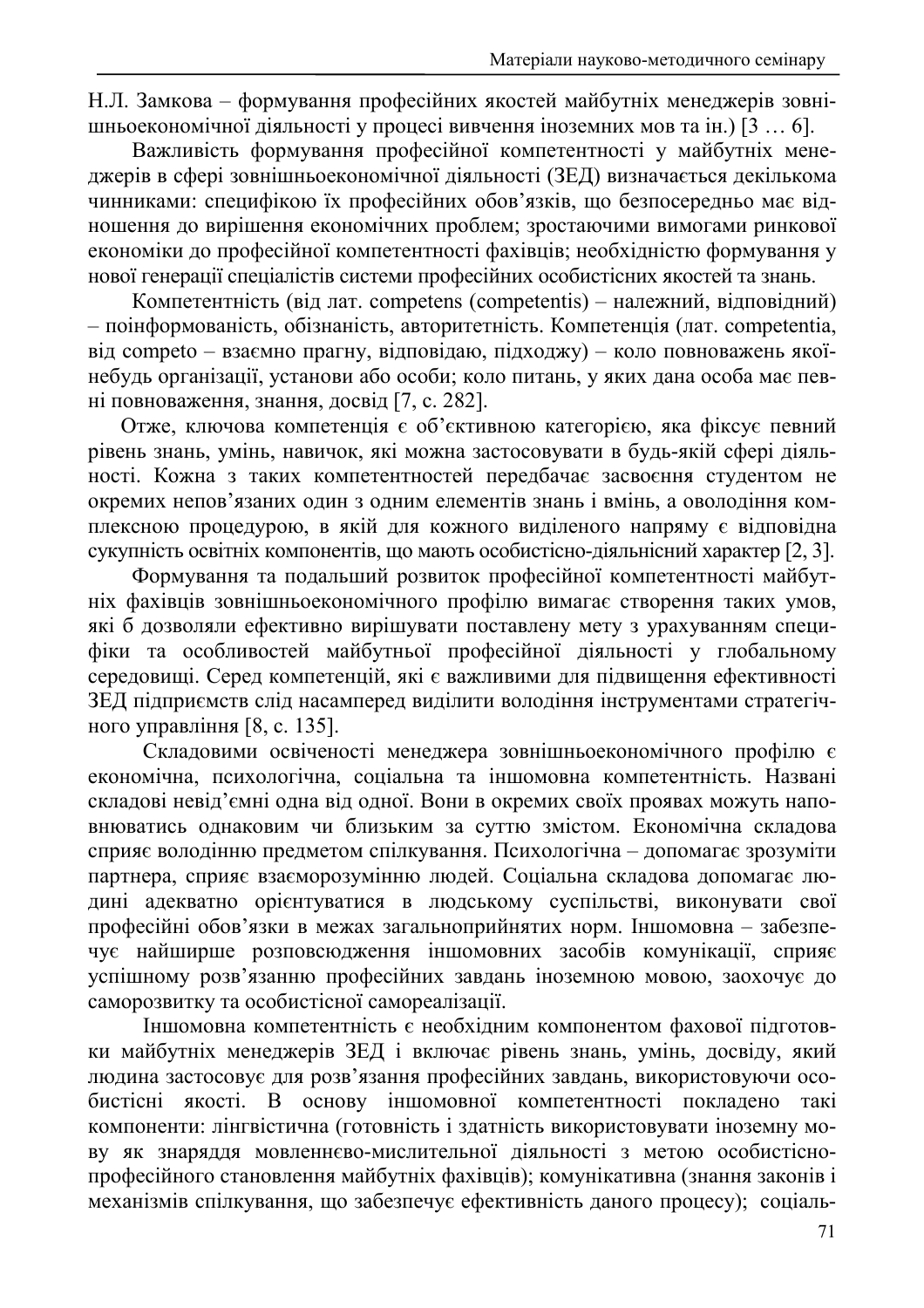на (знання звичаїв, культури, історії, географії, специфіки мови, норм комунікативної поведінки; соціальні вміння, які є необхідними для реалізації процесу іншомовної комунікації) [10].

Оптимальним видом навчальної діяльності студентів, за допомогою якого можна поліпшити фахову підготовку майбутніх менеджерів ЗЕД і покращити процес формування іншомовної компетентності є самостійна робота з використанням новітніх інформаційних технологій. Результати виконання самостійної роботи студентів за допомогою комп'ютерів вказують на те, що комп'ютерні програми дозволяють студентам засвоювати набагато більше мовного матеріалу, ефективніше розуміти на слух тексти, аніж під час традиційних форм роботи; продукувати логічно пов'язані і коректні вислови.

Аналіз різних моделей компетенцій, розроблених в нашій країні і за кордоном, дозволяє визначити вимоги до компетентності майбутніх менеджерів:

- здатність мислити новим чином, генерувати інноваційні бізнес-ідеї, перетворюючи їх у нові технології з метою отримання доходу;

- вміння здійснювати пошук нових ринкових можливостей для бізнесу;

- здатність оперативно оцінювати перспективність нових ринкових можливостей для бізнесу, економічні та соціальні умови здійснення підприємницької діяльності:

- златність розробляти бізнес-плани створення і розвитку нових організацій, напрямків діяльності, продуктів;

- здатність до прийняття рішень, готовність взяти на себе відповідальність за наслідки рішень;

- розуміння суті проблеми і вміння знаходити новаторське рішення проблеми в стандартних та нестандартних ситуаціях;

- вміння налагоджувати зв'язки, домовлятися, здійснювати комунікації з різними партнерами, укладати ефективні угоди;

- вміння контролювати використання ресурсів, забезпечувати оптимальне розподілення ресурсів між операціями і проектами:

- здатність ризикувати, уміння управляти ризиками;

- здатність до особистого та професійного розвитку;

- здатність до критичної оцінки особистих переваг і недоліків.

Таким чином, менеджеру сьогодні необхідно вміти грамотно і ефективно розпоряджатися всіма видами ресурсів, наявних у його розпорядженні: матеріальними, фінансовими, людськими, інформаційними і часовими. Крім того, важливими складовими успіху підприємця є компетентність в питаннях економіки і гнучкість мислення.

Сфера діяльності менеджера ЗЕД передбачає проектування елементів міжнародного середовища, налагодження зовнішніх зв'язків, знання іноземної мови, впевненість у чужій культурі під час комунікації. Професійна характеристика менеджера ЗЕД включає розуміння процесів міжнародного менеджменту та природи управлінської діяльності; знання посадових і функціональних обов'язків менеджера; володіння мистецтвом управління персоналом і налагодження зовнішніх зв'язків; знання способів досягнення цілей і підвищення ефективності роботи компанії; здатність до адекватного самооцінювання і пра-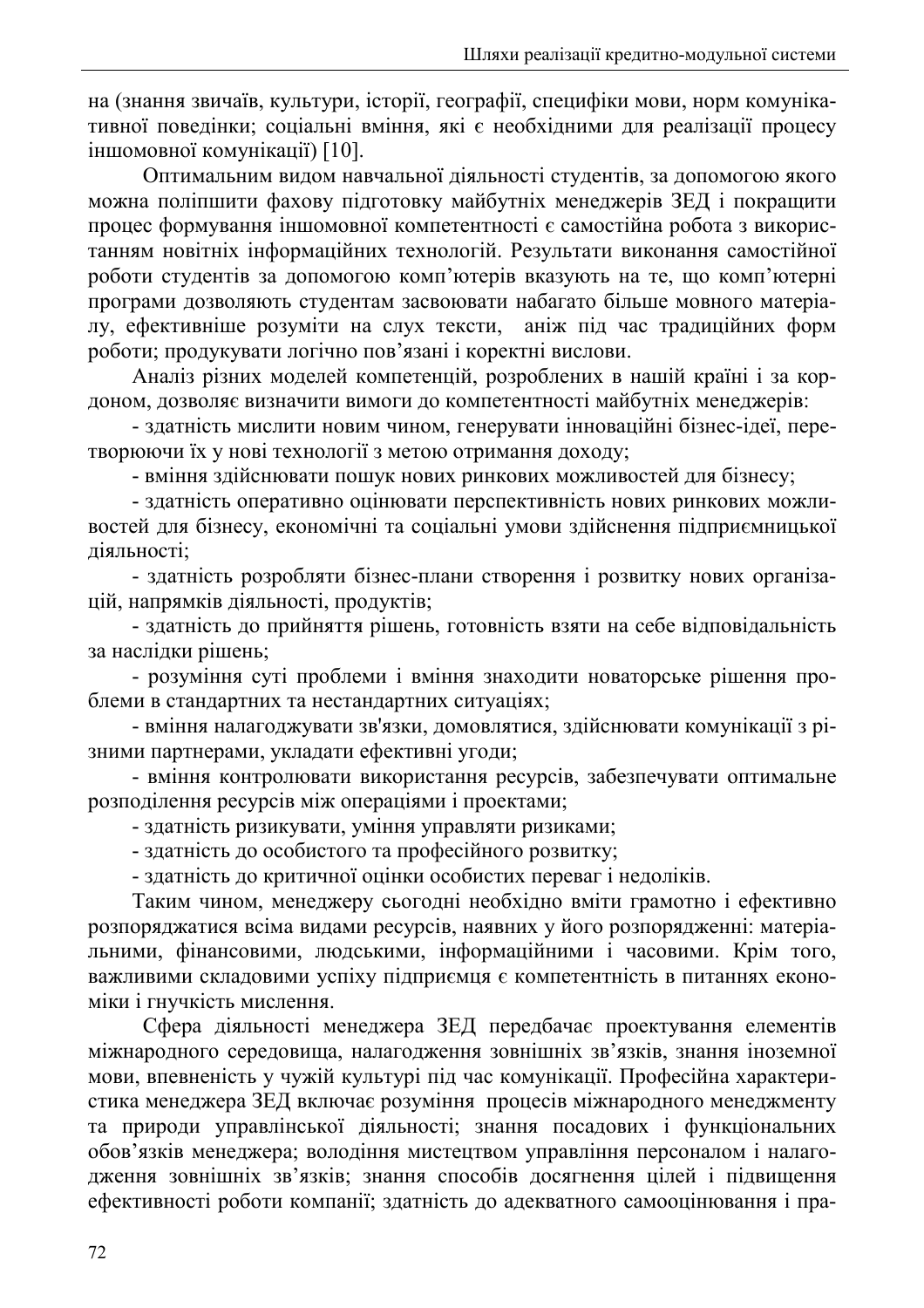гнення до самовдосконалення; усвідомлення важливості етичних і правових норм, які регулюють стосунки між людьми; розуміння і прийняття іншої культури; володіння іноземною мовою під час розв'язання професійних завдань; готовність до постійного професійного зростання і набуття нових знань.

Реалізація компетентнісного підходу передбачає переважання в навчальному процесі активних методів, таких як ігрові імітації, зазвичай з включенням комп'ютерних моделей; ділові ігри, аналіз конкретних ситуацій (case study) [11,  $12$ ].

До найбільш ефективним освітніми технологіями у вищій школі можна віднести проблемно-деятельнісне, ігрове, модульне, контекстне навчання, що дозволяє студентам крім знань і умінь набувати досвід творчого рішення різноманітних професійних завдань.

Згідно контекстної технології зміст навчальної діяльності студента формується виходячи з логіки професійної діяльності, тобто форми організації навчальної діяльності студента повинні відповідати формам його майбутньої професійної діяльності. Тому серед форм навчальної діяльності слід віддавати перевагу квазіпрофесійній, що дозволяє моделювати цілісні фрагменти професійній діяльності та навчально-професійній (науково-дослідна робота студентів, виробнича практика, розробка курсових та інших навчальних проектів).

Рішення проблеми формування підприємницької компетентності також може бути реалізоване за допомогою залучення студентів до самостійної підприємницької діяльності в рамках створення малих студентських підприємств, центрів молодіжного підприємництва. Така форма навчання дає студентам можливість придбати навички працевлаштування, організації та управління організацією, планування, прогнозування, роботи в команді. Даний вид роботи дає набагато більше перспектив і можливостей для студентів, ніж семінари, практичні заняття та ділові ігри.

Особливу увагу необхідно приділяти формуванню інтегративних умінь, і перш за все плануванню своєї професійної діяльності, користуванню широким спектром управлінських методів. Проте формування таких умінь можливо лише за активної участі слухачів у практичній діяльності, тому в процесі навчання необхідне створення микрогрупп з декілька осіб, які, по-перше, працюють над обраної ними темою по проблемі курсів, по-друге, в процесі лекційних та практичних занять беруть участь у різноманітних тренінгах:

- тренінг спілкування, мета якого - розвиток комунікативних умінь ефективної взаємодії з людьми і вироблення оптимальних стилів спілкування;

- тренінг креативності, щоб розвинути логічне мислення та уява;

- тренінг ефективної взаємодії з людьми.

Дослідження і практика реалізації інтегративних курсів підвищення кваліфікації менеджерів показали, що навчально-пізнавальна діяльність є ефективною, коли органічно використовує і включає різні сучасні методи, форми та напрями активізації процесу навчання, а самі курси розглядаються в загальному інтегрованому просторі процесу підвищення кваліфікації [9].

Таким чином, успішність інтеграції національної економіки із світовою сисгосподарювання, підвищення темою конкурентоздатності вітчизняних